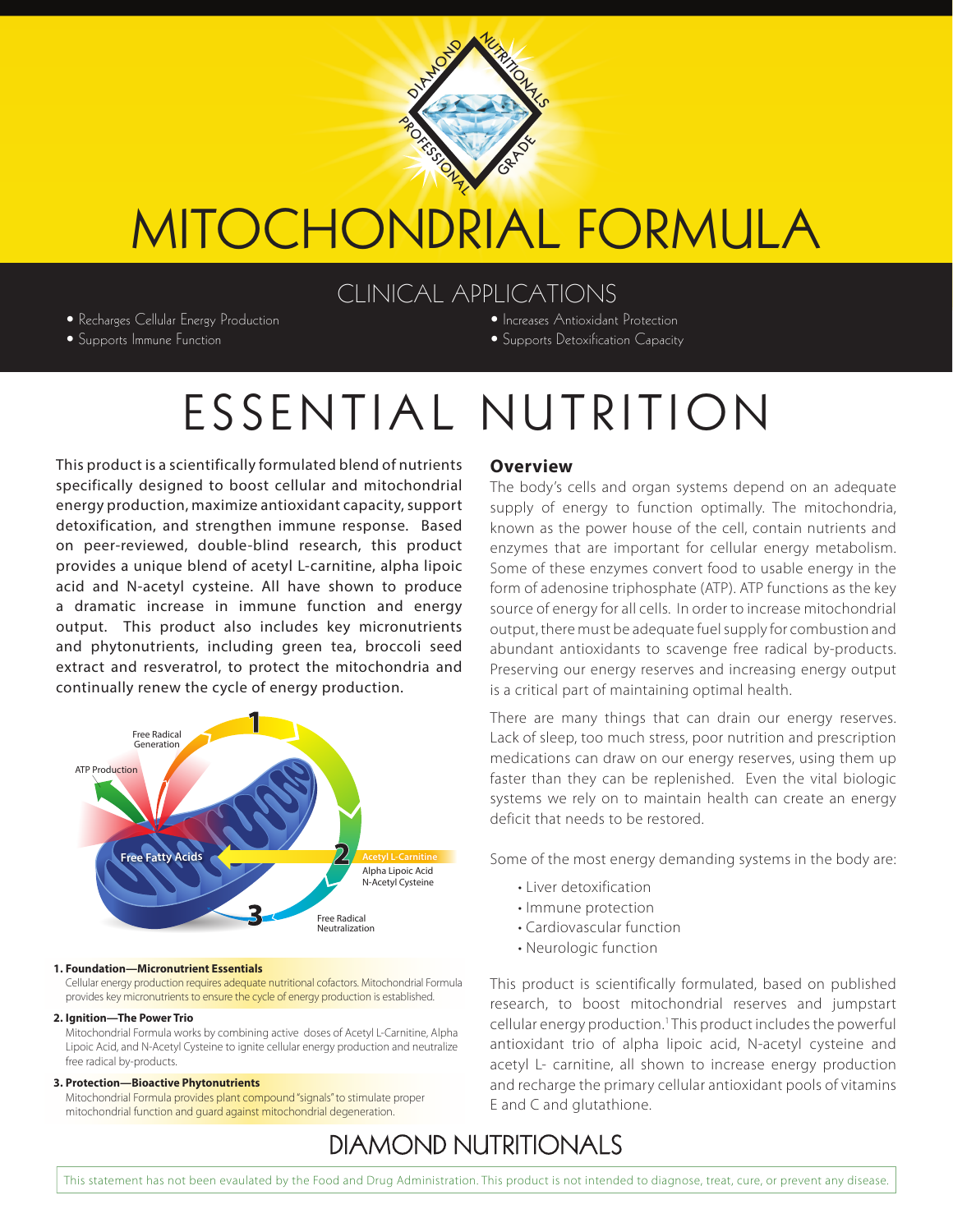## **Acetyl L-Carnitine†**

Acetyl L-carnitine (ALC) is an amino acid that is associated with increased energy production. It has been shown to increase the fow of free fatty acids, the fuel source for mitochondria, resulting in a signifcant boost in energy production. As we age, free radical production increases oxidative damage to the mitochondria, which can potentially decrease energy production. ALC has been shown to increase cellular energy (ATP) production and has been found, in combination with lipoic acid, to lower oxidative stress. 2,3 Studies have also shown that ALC supports the immune response by protecting CD4 and CD8 immune cells and by supporting the reproduction of lymphocytes for the identifcation and elimination of invading antigens.<sup>4,5</sup>

## **N-Acetyl Cysteine†**

N-acetyl cysteine (NAC) is an antioxidant that scavenges free radicals and promotes liver detoxification.<sup>6</sup> NAC has been shown to increase production of glutathione, an important antioxidant found in the body.<sup>6</sup> In addition to its antioxidant activity, glutathione boosts the immune system by activating T-cells, helping to maintain immune balance. 7

## **Alpha Lipoic Acid†**

Alpha lipoic acid (ALA) is a potent antioxidant and also plays a synergistic role in recharging other antioxidants such as vitamin C, vitamin E, CoQ<sub>10</sub> and glutathione. Lipoic acid also plays a key role in detoxification.<sup>8</sup> Studies have shown that a combination of ALA and ALC helps minimize oxidative damage.<sup>9,10</sup> Oxidative stress causes damage to DNA, RNA, proteins, mitochondrial membranes and lipids, and contributes to the functional decline of mitochondria, cells, tissues and eventually organs such as the brain. 9,10

## **Resveratrol†**

Resveratrol is a polyphenol molecule found in many plant species, including grapes and cranberries, and is found in high concentrations in wine. Polyphenols act as antioxidants that protect plants from damage that can be caused by bacteria, fungi and radiation.<sup>11</sup> Resveratrol is believed to be the dietary factor behind the "French Paradox," which is the high rate of cardiovascular wellness in the French population, despite their high fat intake. In addition to its antioxidant properties and support for cardiovascular function, resveratrol has been shown to support optimal immune function.<sup>11</sup>

## **Broccoli Seed Extract†**

Broccoli seed extract contains a high amount of glucoraphanin, a compound that is a precursor to sulphoraphane. Sulphoraphane is a potent antioxidant in the body and also supports detoxification and immune response. Sulphoraphane has been shown to induce Phase II detoxification enzymes and raise intracellular glutathione levels.12

## **Green Tea (EGCG)†**

Green tea polyphenols have demonstrated significant antioxidant- probiotic- and immune- supporting properties.<sup>[13]</sup> The hydroxyl group of green tea polyphenols supports antioxidant activity by forming complexes with free radicals and neutralizing them, minimizing oxidative damage throughout the body. Green tea polyphenols also stimulate the activity of liver detoxification enzymes, promoting the detoxification of harmful chemicals out of the body.<sup>13</sup>

## **The Micronutrient "Backbone" †**

To increase cellular energy production efficiently, optimal levels of critical nutrients and enzyme cofactors must be achieved. This product is an energy-providing multivitamin with an optimized backbone of vitamins and minerals necessary for increasing energy output and meeting daily nutritional needs.

#### **Directions**

2-4 capsules per day or as recommended by your health care professional.

#### **Does Not Contain**

Does not contain wheat, gluten, soy, animal or dairy products, fish, shellfish, peanuts, tree nuts, egg, artificial colors, artificial sweeteners or preservatives.

#### **Cautions**

If you are pregnant or nursing, consult your physician before taking this product.

## **Supplement Facts**

Serving Size 4 Capsules Servings Per Container 15 & 30

| 4 capsules contain                                                                         | <b>Amount Per</b><br>Servina | % Daily<br>Value | 4 capsules contain                                                                            | <b>Amount Per</b><br>Servina | % Daily<br>Value |
|--------------------------------------------------------------------------------------------|------------------------------|------------------|-----------------------------------------------------------------------------------------------|------------------------------|------------------|
| Vitamin A (as Natural<br>Beta Carotene)                                                    | 5.000 IU                     | 100%             | Manganese<br>(as TRAACS®Manganese Bisglycinate Chelate)                                       | 1 ma                         | 50%              |
| Vitamin C (as Ascorbic Acid USP)                                                           | 250 mg                       | 417%             | Chromium (as O-polynicotinate) <sup>#</sup>                                                   | 50 mca                       | 42%              |
| Vitamin D3 (as Cholecalciferol)                                                            | 1.000 IU                     | 250%             |                                                                                               |                              |                  |
| Thiamin (Vitamin B1)<br>(from Thiamine Hydrochloride USP)                                  | 15 <sub>mg</sub>             | 1.000%           | Potassium (as Potassium Citrate USP) 30 mg                                                    |                              | $< 1\%$          |
| Riboflavin (Vitamin B2 USP)                                                                | 15 <sub>mg</sub>             | 882%             | N-Acetyl-L-Cysteine USP                                                                       | 600 mg                       |                  |
| Niacin (as Niacinamide USP)                                                                | 15 <sub>mg</sub>             | 75%              | Acetyl L-Carnitine Hydrochloride                                                              | 500 mg                       | ÷                |
| Vitamin B6<br>(as Pyridoxine Hydrochloride USP)                                            | 15 ma                        | 750%             | Malic Acid (as DiMagnesium Malate)                                                            | 215 mg                       | ÷                |
| Folate (as Quatrefolic <sup>®</sup><br>(6S)-5-Methyltetrahydrofolic acid glucosamine salt) | 800 mcg                      | 200%             | Alpha Lipoic Acid<br>Mixed Tocopherols                                                        | 200 mg<br>50 mg              | ÷<br>÷           |
| Vitamin B12 (as Methylcobalamin)                                                           | 250 mcg                      | 4,167%           | Green Tea Leaf Extract                                                                        | 45 mg                        |                  |
| <b>Biotin</b>                                                                              | 50 mca                       | 17%              | (Standardized to contain 45% EGCg (Epigallocatechin gallate))                                 |                              |                  |
| Pantothenic Acid<br>(as d-Calcium Pantothenate USP)                                        | 15 <sub>mg</sub>             | 150%             | Broccoli Seed Extract (truebroc™)<br>(Standardized to contain 13% Sulforaphane Glucosinolate) | 40 <sub>ma</sub>             |                  |
| Calcium (as Calcium Citrate USP)                                                           | 75 ma                        | 8%               | Choline (as Choline Bitartrate)                                                               | 15 ma                        |                  |
| Iodine (from Potassium Iodide)                                                             | 37 mca                       | 25%              | Inositol NF                                                                                   | 15 ma                        | ÷                |
| Magnesium (as DiMagnesium Malate)                                                          | 75 ma                        | 19%              | trans - Resveratrol (from<br>Polygonum cuspidatum (Roots))                                    | 10 <sub>ma</sub>             | ٠                |
| Zinc (as TRAACS® Zinc Bisglycinate Chelate) 5 mg                                           |                              | 33%              |                                                                                               |                              |                  |
| Selenium (as Selenium Glycinate Complex) 75 mcg<br>107%                                    |                              |                  | Daily Value not established                                                                   |                              |                  |

# **DIAMOND NUTRITIONALS**